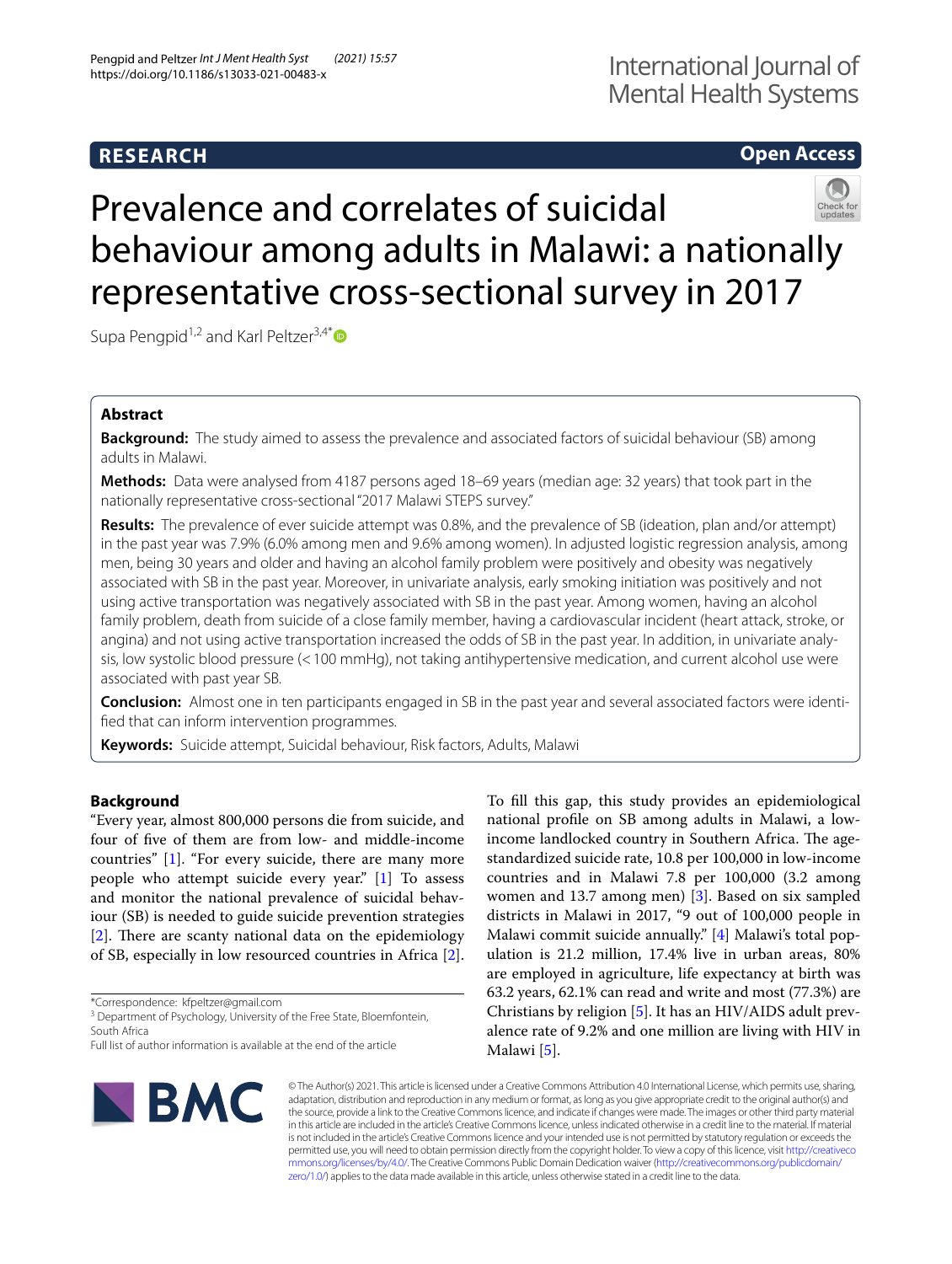"World Mental Health Survey" data showed a lifetime prevalence of 2.9% suicide attempt in South Africa [\[2](#page-6-1)] and 0.7% in Nigeria [\[6](#page-6-5)], and the prevalence of SB in the past year was 2.1% suicidal ideation, 0.7% suicide plans, and 0.4% suicide attempts in ten low- and middleincome countries [\[7](#page-6-6)]. In a community study in Ethiopia, the prevalence of SB in the ypas year was 7.0% ideation, 4.6 plans, and 3.7% attempts, and among those with a suicide attempt 26.0% sought treatment [\[8\]](#page-6-7). Among population-based adult samples, 51.9–60.9% of those with suicidal thoughts (suicide ideation or plan) in high-income countries received treatment, 18.5–30.9% in middle-income countries and 13.6–17.8% in lowincome countries received treatment, while for those with suicide attempts, 64.7–70.3% in high income countries received treatment, 47.9–49.1% in middleincome countries, and 14.8–48.1% in low-income countries received treatment [[9](#page-6-8)].

Factors associated with SB among adults may include sociodemographic factors, having psychosocial distress, physical factors, and health risk behaviours. Sociodemographic factors associated with SB may include family history of suicide, younger age, female sex [\[7](#page-6-6), [8,](#page-6-7) [10\]](#page-6-9), and lower socioeconomic status [\[11](#page-6-10)–[13\]](#page-6-11). Psychosocial distress risk factors of SB may include mental illness, including major depression and alcohol use disorders [[1\]](#page-6-0), experiencing adverse life events [\[1](#page-6-0), [14](#page-6-12), [15\]](#page-6-13), and unemployment [[11–](#page-6-10)[13\]](#page-6-11). Physical factors associated with SB may include sufering from physical chronic conditions, such as cardiovascular disease, epilepsy, and diabetes [\[11](#page-6-10)[–13,](#page-6-11) [16,](#page-7-0) [17](#page-7-1)], hypercholesrolemia  $[16, 18]$  $[16, 18]$  $[16, 18]$  $[16, 18]$  and low blood pressure  $[19]$  $[19]$ , and health risk behaviours associated with SB, which may include high sedentary behaviour and physical inactivity  $[20-22]$  $[20-22]$ , substance use disorders [[23–](#page-7-6)[25](#page-7-7)], passive smoking [\[26](#page-7-8), [27\]](#page-7-9), early substance use [[28,](#page-7-10) [29\]](#page-7-11) and overweight or obesity [\[30](#page-7-12), [31](#page-7-13)].

It has been hypothesised that psychosocial distress, physical factors, health risk behaviours, and sociodemographic factors are associated with SB in Malawi. The study aimed to assess for the frst time the national prevalence and associated factors of SB among persons aged 18–69 years in Malawi.

#### **Methods**

Data were analysed from adults that participated in the cross-sectional nationally representative "2017 Malawi STEPS survey" [\[32](#page-7-14)]. Based on a multistage cluster sample design, the "2017 Malawi STEPS Survey" produced nationally representative population-based data for persons 18–69 years in Malawi  $[32]$  $[32]$ . The data and details of the study methodology can be publicly accessed [\[32\]](#page-7-14).

#### **Measures**

*Outcome variables* included lifetime suicide attempt, SB in the past year (ideation, plan and attempt), methods used for suicide attempts, and care seeking for SB (questionnaire items are shown in Additional fle [1](#page-6-14)) [[32](#page-7-14)].

*Sociodemographic* variables included highest formal education, age, employment and marital status, and sex.

*Psychosocial distress* indicators were passive smoking, history of attempted suicide or death from suicide of a close family member, and alcohol family problems (details in Additional file [1](#page-6-14)) [\[32](#page-7-14)].

*Physical factors and health risk behaviour* information consisted of measured blood pressure; those who were diagnosed with hypertension were asked if they were taking antihypertensive medication in the past 2 weeks; Body Mass Index (measured "<18.5  $\text{kg/m}^2$  underweight,  $18.5-24.4 \text{ kg/m}^2$  normal weight,  $25-29.9 \text{ kg}$ m<sup>2</sup> overweight and  $\geq$  30 kg/m<sup>2</sup> obesity"), measured diabetes ("fasting plasma glucose levels≥7.0 mmol/L; or using insulin or oral hypoglycaemic drugs"); raised total cholesterol (TC) ("fasting  $TC \ge 5.0$  mmol/L or currently on medication for raised cholesterol"); history of "heart attack or chest pain from heart disease (angina) or a stroke (cerebrovascular accident or incident)", age of smoking initiation, current smokeless tobacco consumption, current alcohol use, alcohol dependence, past month passive smoking, and based on the "Global Physical Activity Questionnaire" no active transportation ("walking or using a bicycle for at least 10 min to get to and from places") and sedentary behaviour ( $\geq$  7 h/day) [[32\]](#page-7-14). *Alcohol dependence* was sourced from three items the "Alcohol Use Disorder Identifcation Test=AUDIT" (items 4–6), e.g., "How often during the last year have you found that you were not able to stop drinking once you had started?" Responses ranged from "0=never to 4=daily or almost daily". Scores were summed, with  $\geq$  4 scores indicating alcohol dependence [\[33](#page-7-15)].

#### **Data analysis**

Statistical analyses were done with "STATA software version 15.0 (Stata Corporation, College Station, Texas, USA)," taking into account the complex study design. Unadjusted and adjusted logistic regression was utilised to estimate predictors of ever suicide attempt and SB (ideation, plan and/or attempt) in the past year. Variables found signifcant in univariate analyses were subsequently added in the multivariable regression model. Covariates were included based on literature review [\[1](#page-6-0),  $10-31$  $10-31$ . The missing values were not included in the analysis. P<0.05 was accepted as signifcant.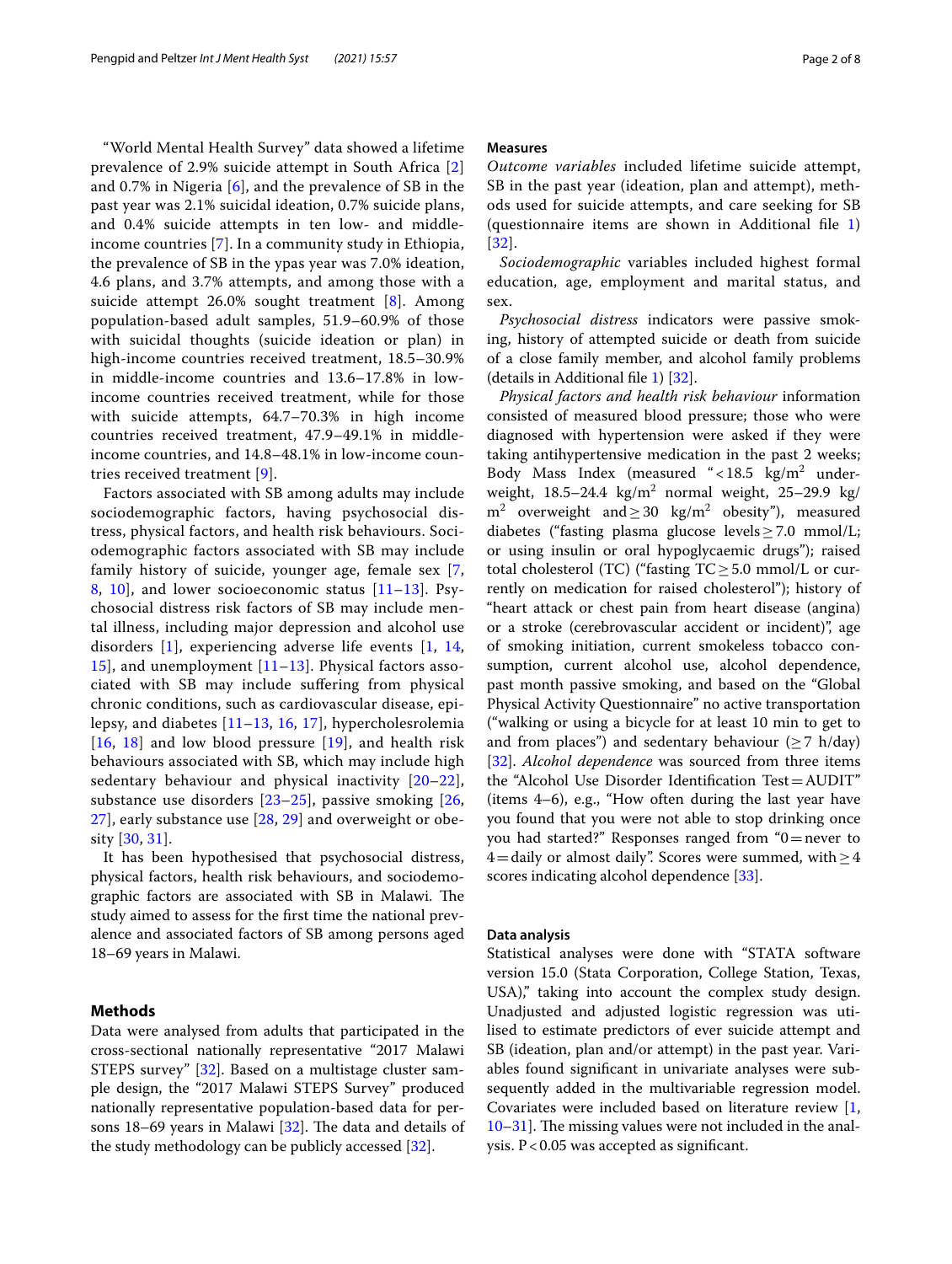#### **Results**

#### **Sample characteristics**

The sample consisted of 4,187 individuals (median age: 32 years, 18 years interquartile range, age range: 18–69 years), 51.7% were female, 58.7% had Standard 5 or more education, 73.0% were married or cohabiting, 43.8% were employed or students, 89.1% lived in rural areas and 89.1% were Chewa speakers. Almost one in ten participants (8.3%) reported alcohol family problems, 5.4% and 2.5% had a close family member who attempted suicide and died from suicide, respectively, and 20.7% were exposed to passive smoking. Almost one in fve participants (18.5%) were overweight/obese, 6.4% had a systolic blood pressure of <100 mmHg, 5.6% were not taking antihypertensive medications, 1.7% had prediabetes and 1.3% had diabetes, 8.2% had raised total cholesterol, 6.5% had a history of angina, heart attack, or stroke, 0.5% initiated smoking early ( $\leq$  14 years), 1.4% were current smokeless tobacco users, 5.0% had alcohol dependence, 90.4% had inadequate intake of fruit and vegetables, 8.0% did not engage in active transportation and 5.6% engaged in sedentary behaviour (see Table [1](#page-3-0)).

#### **Suicidal behaviour characteristics**

The prevalence of ever suicide attempt was 0.8%, and the prevalence of past year SB (ideation 7.2%, plan 3.9%, and attempt 0.4%) was 7.9% (6.0% among men and 9.6% among women, *P*<0.001) (see Table [1](#page-3-0)). Major suicide attempt methods were to "hang on a rope" (33.3%), "overdose of medication (e.g., prescribed, over-the-counter)" (21.7%) and "poisoning with pesticides (e.g., rat poison, insecticide, weed-killer)" (17.2%). Only a few participants (4.1%) got medical treatment following the last suicide attempt, of which none was admitted to hospital. Almost one in three participants with suicidal ideation (29.5%) had sought professional care.

#### **Associations with SB in the past year**

In adjusted logistic regression analysis, among men, being 30 years and older and having an alcohol family problem were positively and obesity was negatively associated with SB in the past year. Moreover, in univariate, early smoking initiation was positively and not using active transportation was negatively associated with SB in the past year.

Among women, having an alcohol family problem, death from suicide of a close family member, having a cardiovascular incident (heart attack, stroke, or angina), and not using active transportation were associated with SB in the past year. Moreover, in univariate analysis, low systolic blood pressure (<100 mmHg), not taking antihypertensive medication, and current alcohol use were associated with SB in the past year (see Table [2](#page-5-0)).

#### **Discussion**

In this nationally representative sample of persons aged 18–69 years in Malawi, the lifetime prevalence of suicide attempts (0.8%) was similar to national studies among adults in Nigeria  $(0.7%)$  [\[6](#page-6-5)], and Bhutan  $(0.7%)$  [\[10](#page-6-9)], but lower than in South Africa  $(2.9%)$   $[2]$  $[2]$ . The prevalence of SB in the past year (7.2% ideation, 3.9% plans, and 0.4% attempt) in this study was higher than in ten lower resourced countries (2.1% ideation, 0.7% plan and 0.4% attempt) [\[7](#page-6-6)], but similar to Ethiopia (7.0% ideation%, 4.6% plan and 3.7% attempt)  $[8]$  $[8]$ . The considerable proportion of SB in Malawi compares with a prevalence of 12.8% suicidal ideation and 12.9% suicide attempts among adolescents in Malawi  $[34]$  $[34]$  $[34]$ . The suicide rate in Malawi in 2016 (7.8 per 100,000) [\[3](#page-6-2)] or in 2017 (9.0 per 100,000 [[4\]](#page-6-3) was lower than the rate in low-income countries (10.8 per 100,000) [\[3](#page-6-2)]. The study found that the lifetime suicide attempt rate in Malawi was similar to Nigeria (in a study conducted from 2002–2003) [\[6](#page-6-5)] and Bhutan (in a study conducted in 2014) [\[10](#page-6-9)]. Similar socioeconomic and cultural factors [\[35](#page-7-17)] may play a role in the similarity of rates in these countries. Malawi is classifed as a low-income country, while Nigeria and Bhutan are lower-middle income countries [\[36\]](#page-7-18).

The study found that psychosocial distress (death of a family member from suicide and alcohol family problems) and female sex were associated with SB in the past year. Major suicide attempt methods were to "hang on a rope", "overdose of medication" and "poisoning with pesticides", which are similar to global suicides in low- and middle-income countries [\[1](#page-6-0)]. In a retrospective audit of suicides autopsied at a hospital in Malawi showed that the main method of suicide was chemical poisoning by agricultural pesticides [\[37\]](#page-7-19). "Knowledge of the most commonly used suicide methods is important to devise prevention strategies that have shown to be efective, such as restriction of access to means of suicide." [\[1](#page-6-0)] Among participants who reported suicidal ideation in the past year in this study, 29.5% got professional care, which is lower than in high-income countries (51.9–60.9%) but higher than low-income countries (13.6–17.8%) [[6\]](#page-6-5), and among participants with a suicide attempt, 4.1% got medical treatment which is much lower than in highincome countries (64.7–70.3%), middle-income countries (47.9–49.1%), and low-income countries (14.8–48.1%) [[9\]](#page-6-8). People with mental illness may experience stigma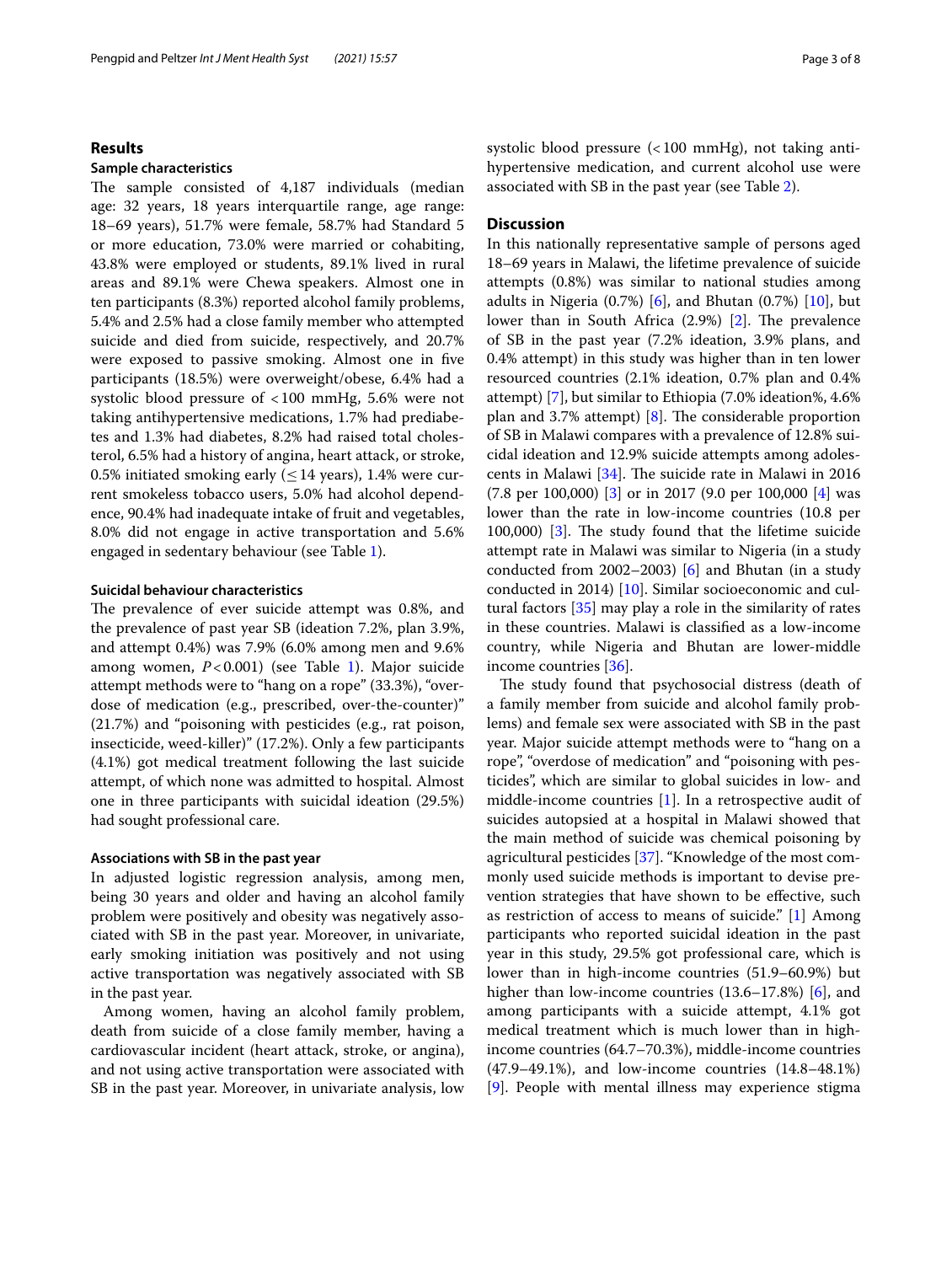| Variable                                    | <b>Total sample</b> | Suicidal behaviour <sup>a</sup> (past 12 months) |                |
|---------------------------------------------|---------------------|--------------------------------------------------|----------------|
|                                             |                     | Men<br>N (%)                                     | Women<br>N (%) |
|                                             | N (%)               |                                                  |                |
| Socio-demographics                          |                     |                                                  |                |
| All                                         | 4187                | 92(6.0)                                          | 239 (9.6)      |
| Age (years)                                 |                     |                                                  |                |
| $18 - 29$                                   | 1371 (45.5)         | 16(2.7)                                          | 85 (8.9)       |
| $30 - 49$                                   | 1890 (39.7)         | 55 (9.6)                                         | 106 (10.3)     |
| $50 - 69$                                   | 926 (14.7)          | 21(6.6)                                          | 48 (10.0)      |
| Education                                   |                     |                                                  |                |
| Secondary or more                           | 1057 (24.7)         | 29 (6.4)                                         | 44 (7.8)       |
| Standard 5-8                                | 1227 (34.0)         | 34(5.4)                                          | 77 (12.1)      |
| Standard 1-4                                | 1318 (31.3)         | 27(5.6)                                          | 89 (10.0)      |
| None                                        | 581 (10.0)          | 2(9.8)                                           | 28 (5.5)       |
| Marital status                              |                     |                                                  |                |
| Never married                               | 418 (14.4)          | 11(5.4)                                          | 11(6.0)        |
| Married/cohabiting                          | 2888 (73.0)         | 70 (6.4)                                         | 152 (9.7)      |
| Separated/divorced/widowed                  | 866 (12.6)          | 11(3.2)                                          | 76 (11.2)      |
| Employment status                           |                     |                                                  |                |
| Nonpaid or unemployed                       | 2329 (56.2)         | 29(5.3)                                          | 167 (10.5)     |
| Employed or student                         | 1756 (43.8)         | 62(6.5)                                          | 70 (7.7)       |
| Residence                                   |                     |                                                  |                |
| Rural                                       | 3343 (89.1)         | 82(6.1)                                          | 188 (9.5)      |
| Urban                                       | 844 (10.9)          | 10(5.2)                                          | 51 (10.2)      |
| Language of interview                       |                     |                                                  |                |
| Tumbuka                                     | 145 (4.3)           | 3(6.2)                                           | 4(5.4)         |
| Chewa                                       | 3535 (78.3)         | 62(5.5)                                          | 193 (9.2)      |
| English                                     | 506 (17.5)          | 27(8.0)                                          | 42 (12.7)      |
| Psychosocial distress                       |                     |                                                  |                |
| Alcohol family problem                      | 294 (8.3)           | 27 (19.1)                                        | 27(23.0)       |
| Family member attempted suicide             | 172(5.4)            | 9(6.0)                                           | 20 (22.8)      |
| Family member died from suicide             | 96(2.5)             | 4(3.2)                                           | 13 (27.6)      |
| Passive smoking                             | 700 (20.7)          | 23 (8.7)                                         | 44 (12.2)      |
| Physical factors and risk behaviours        |                     |                                                  |                |
| Systolic blood pressure (<100 mmHg)         | 289(6.4)            | 7(14.8)                                          | 19 (8.9)       |
| Not taking anti-hypertension medication     | 301 (5.6)           | 2(2.4)                                           | 34 (15.3)      |
| Body mass index                             |                     |                                                  |                |
| Normal                                      | 2756 (73.0)         | 65 (5.9)                                         | 151 (10.2)     |
| Underweight                                 | 277 (8.5)           | 11(4.1)                                          | 16(18.1)       |
| Overweight                                  | 655 (13.5)          | 12 (6.9)                                         | 34 (7.6)       |
| Obesity                                     | 319 (5.0)           | 3(1.4)                                           | 22 97.1)       |
| Diabetes status                             |                     |                                                  |                |
| No                                          | 3590 (97.0)         | 77 (5.6)                                         | 203(9.1)       |
| Prediabetes                                 | 103(1.7)            | 2(6.7)                                           | 9(19.7)        |
| <b>Diabetes</b>                             | 73 (1.3)            | 3(11.5)                                          | 5(11.2)        |
| Raised total cholesterol                    | 457 (8.2)           | 9(10.0)                                          | 27(6.0)        |
| Heart attack, angina or stroke              | 312 (6.5)           | 7(5.5)                                           | 38 (18.6)      |
| Early smoking initiation ( $\leq$ 14 years) | 26(0.5)             | 4(34.4)                                          | 1(17.6)        |
| Current smokeless tobacco use               | 78 (1.4)            | 1(1.1)                                           | 9(16.7)        |
| Current alcohol use                         | 558 (17.3)          | 34(7.6)                                          | 11 (19.4)      |
| Alcohol dependence                          | 152 (5.0)           | 10(9.5)                                          | 2(7.7)         |
| No active transport                         | 365 (8.0)           | 5(2.0)                                           | 44 (19.6)      |
| Sedentary behaviour                         | 233 (5.6)           | 10(12.7)                                         | 16 (10.6)      |

### <span id="page-3-0"></span>**Table 1** Sample and suicidal behaviour characteristics among 1486 men and 2702 women aged 18–69 years in Malawi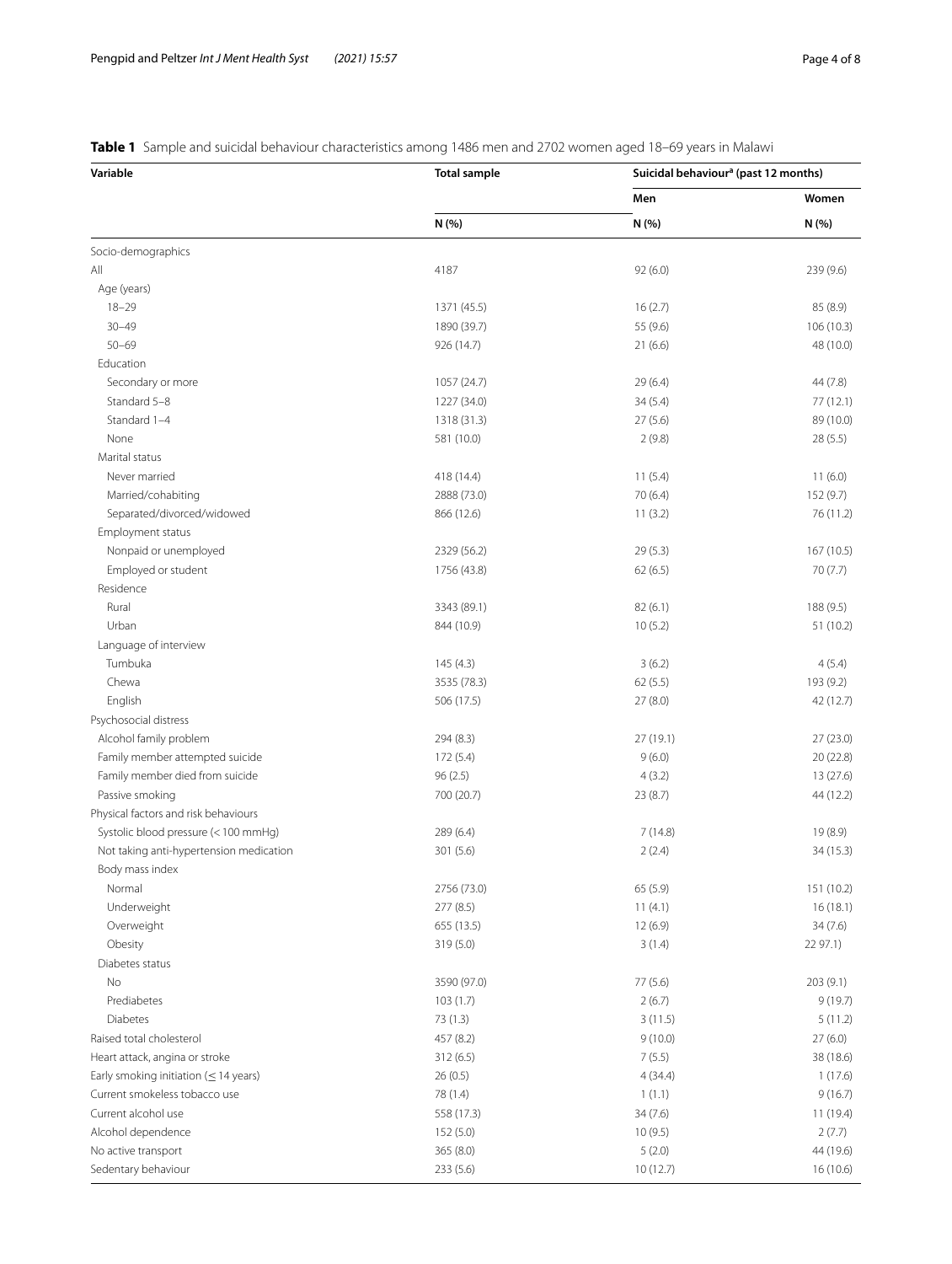#### **Table 1** (continued)

<sup>a</sup> Suicidal ideation and/or suicide plan and/or suicide attempt

and discrimination, hindering them to access treatment and to prevent suicide [\[38](#page-7-20), [39](#page-7-21)]. Globally, the most common barriers to not receiving treatment in those with SB include low perceived need in low-income countries (67%) and in high-income countries attitudinal barriers (54%) and low perceived need for treatment (45%) [\[9](#page-6-8)]. Access to treatment for SB and/or depression may be improved by expanding primary mental health care  $[40]$  $[40]$ . "With severe shortages of mental health professionals in Malawi, integration of mental health into existing primary and community health services is the most feasible way of increasing access to services for people with mental health problems." [[40](#page-7-22)]

In line with previous fndings [[7,](#page-6-6) [8,](#page-6-7) [10](#page-6-9)], this survey showed that women and inconsistent with previous research [\[7](#page-6-6), [8](#page-6-7), [10\]](#page-6-9) that older age among men had increased odds of SB. However, in a review of studies in Africa, mixed results were found on the female or male preponderance of SB [[41](#page-7-23)]. One possible reason for the higher prevalence of suicidal ideation in men 30 years and older may be related to the higher prevalence of HIV in men 30 years and older in Malawi [\[42](#page-7-24)]. Compared with the general population, persons with HIV "show an increased rate of suicidal ideation, suicide attempts, and completed suicide" [[43\]](#page-7-25). However, we could not fnd signifcant diferences in the prevalence of SB regarding education, marital status, work status, language group, and residence status, while some previous studies [[7,](#page-6-6) [8](#page-6-7), [10,](#page-6-9) [11\]](#page-6-10) found that lower socioeconomic or lower educational status increased the odds of SB.

Having a family history of suicide has been a known risk factor for SB [[7,](#page-6-6) [8](#page-6-7), [10](#page-6-9)], which was confrmed in this study in terms of death of a close family member. In agreement with previous investigations [\[1](#page-6-0), [23](#page-7-6)[–25](#page-7-7), [28](#page-7-10), [29\]](#page-7-11), this study showed an alcohol family problem and in unadjusted analysis, early smoking initiation among men and current alcohol use among women increased the odds for SB. While some studies [[29,](#page-7-11) [30](#page-7-12)] found a positive association between overweight or obesity and SB, this study found among men a negative association between obesity and SB. It is possible that in this low-income setting, being overweight is associated with greater wellbeing and thus protective against SB.

In agreement with previous studies [[13,](#page-6-11) [44](#page-7-26)], having a history of cardiovascular disease was associated with SB among women. Cardiovascular disease patients may experience a higher rate of disability, which may increase their vulnerability to SB  $[35, 44]$  $[35, 44]$  $[35, 44]$  $[35, 44]$  $[35, 44]$ . The study showed in univariate analysis that systolic blood pressure < 100 mmHg and nontaking of antihypertensive medication among women were associated with SB in the past year. In a large previous study in South Korea, systolic blood pressure<100 mmHg increased the odds of suicidal ideation  $[19]$  $[19]$ . The possible relationship between low blood pressure and SB in Africa should be the subject of further research. Contrary to former research [[16–](#page-7-0) [18,](#page-7-2) [20–](#page-7-4)[22\]](#page-7-5), this Malawi survey did not fnd a signifcant association between raised total cholesterol, sedentary behaviour, diabetes and SB. However, this study found a signifcant positive association among women between nonuse of active transportation and SB. This result may confrm an association with one type of sedentary behaviour and SB [[20–](#page-7-4)[22](#page-7-5)].

#### **Study limitations**

Study limitations include the cross-sectional design of the study, which hinders us to draw causative conclusions. In addition, most of the data were assessed by self-report, which may lead to biased responses. Furthermore, certain variables, such as parental psychopathology and mental disorders of the study participants, were not assessed in Malawi STEPS survey and should be included in future research. The variable on household income was not included, because too many values were missing.

#### **Conclusion**

Findings of this nationally representative community survey of persons aged 18 to 69 years in Malawi showed that 0.8% had ever attempted suidide and that almost one in ten had engaged in SB in the past year. Several risk factors of SB for men and/or women were identifed, including female sex, older age among men, alcohol family problems (both men and women), death from suicide of family members among women, history of cardiovascular disease and no active transportation among women, which may assist in designing programmes to prevent SB in the Malawian population.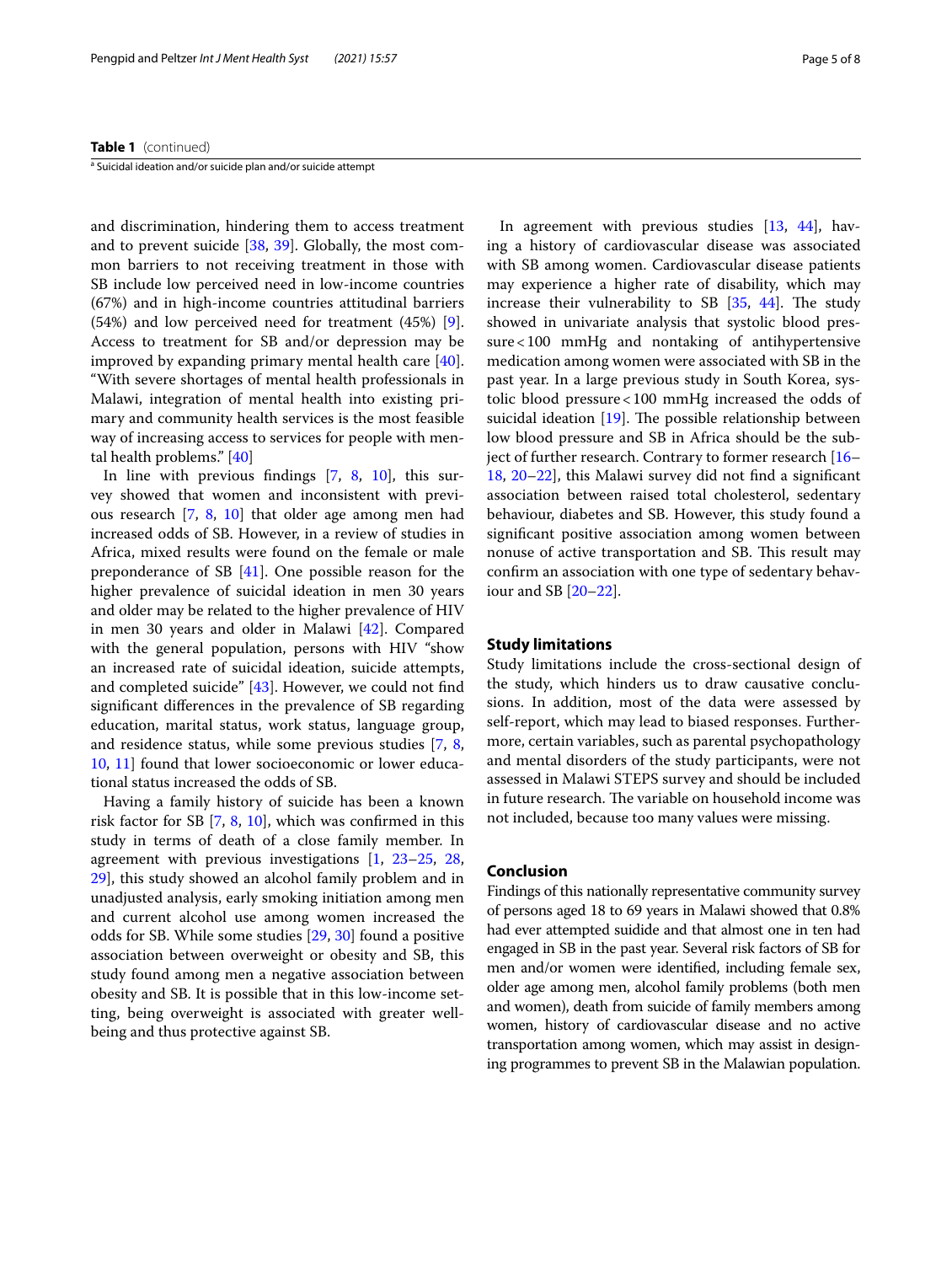# <span id="page-5-0"></span>**Table 2** Associations with suicidal behaviour (ideation, plan and/or attempt) in the past year

| Variable                                    | Male                  |                          | Female                 |                      |
|---------------------------------------------|-----------------------|--------------------------|------------------------|----------------------|
|                                             | COR (95% CI)          | AOR (95% CI)             | COR (95% CI)           | AOR (95% CI)         |
| Socio-demographics                          |                       |                          |                        |                      |
| Age (years)                                 |                       |                          |                        |                      |
| $18 - 29$                                   | 1 (Reference)         | 1 (Reference)            | 1 (Reference)          |                      |
| $30 - 49$                                   | 3.88 (1.52, 9.91)**   | 2.90 (1.05 7.99)*        | 1.17 (0.76, 1.79)      |                      |
| $50 - 69$                                   | 2.56 (1.02, 6.40)*    | 2.41 (0.90, 6.46)*       | 1.14(0.74, 1.75)       |                      |
| Education                                   |                       |                          |                        |                      |
| Secondary or more                           | 1 (Reference)         |                          | 1 (Reference)          |                      |
| Standard 5-8                                | 0.84(0.31, 2.27)      |                          | 1.62 (0.89, 2.95)      |                      |
| Standard 1-4                                | 0.87(0.34, 2.25)      |                          | 1.31 (0.77, 2.24)      |                      |
| None                                        | 1.59 (0.22, 11.75)    |                          | 0.69(0.35, 1.37)       |                      |
| Marital status                              |                       |                          |                        |                      |
| Never married                               | 1 (Reference)         |                          | 1 (Reference)          |                      |
| Married/cohabiting                          | 1.20 (0.34, 4.27)     |                          | 1.69 (0.77, 3.70)      |                      |
| Separated/divorced/widowed                  | 0.59(0.14, 2.49)      |                          | 2.00 (0.80, 5.02)      |                      |
| Employment status                           |                       |                          |                        |                      |
| Nonpaid or unemployed                       | 1 (Reference)         |                          | 1 (Reference)          |                      |
| Employed or student                         | 1.23 (0.66, 2.27)     |                          | 0.71(0.44, 1.16)       |                      |
| Residence                                   |                       |                          |                        |                      |
| Rural                                       | 1 (Reference)         |                          | 1 (Reference)          |                      |
| Urban                                       | 0.84(0.25, 2.86)      |                          | 1.08(0.63, 1.86)       |                      |
| Language of interview                       |                       |                          |                        |                      |
| Tumbuka                                     | 1 (Reference)         |                          | 1 (Reference)          |                      |
| Chewa                                       | 0.88(0.17, 4.57)      |                          | 1.79 (0.62, 5.18)      |                      |
| English                                     | 1.31 (0.35, 4.85)     |                          | 2.57 (0.89, 7.41)      |                      |
| Psychosocial distress                       |                       |                          |                        |                      |
| Alcohol family problem                      | 5.09 (2.51, 10.31)*** | 5.04 (2.18, 11.65)***    | 3.11 (1.49, 6.49)**    | 2.75 (1.34, 5.61)**  |
| Family member attempted suicide             | 0.98(0.29, 3.29)      |                          | $2.96$ (1.31, 6.66)**  |                      |
| Family member died from suicide             | 0.50(0.10, 2.44)      |                          | 3.74 (1.32, 10.64)*    | 3.33 (1.10, 10.07)*  |
| Passive smoking                             | 1.80 (0.75, 4.30)     |                          | 1.38 (0.88, 2.18)      |                      |
| Physical factors and risk behaviours        |                       |                          |                        |                      |
| Systolic blood pressure (< 100 mmHg)        | 0.90(0.42, 1.97)      |                          | 2.96 (1.31, 6.68)**    | 0.96(0.41, 2.18)     |
| Not taking anti-hypertension medication     | 0.37(0.08, 1.71)      |                          | $1.79(1.01, 3.16)^*$   | 1.35 (0.79, 2.30)    |
| Body mass index                             |                       |                          |                        |                      |
| Normal                                      | 1 (Reference)         | 1 (Reference)            | 1 (Reference)          |                      |
| Underweight                                 | 0.68 (0.23, 2.01)     | 0.78(0.29, 2.11)         | 1.94 (0.94, 4.01)      |                      |
| Overweight                                  | 1.18 (0.57, 2.46)     | 1.20 (0.52, 2.70)        | 0.73(0.41, 1.28)       |                      |
| Obesity                                     | $0.22$ (0.05, 0.87)*  | $0.15(0.04, 0.67)$ *     | 0.68(0.35, 1.31)       |                      |
| Diabetes status                             |                       |                          |                        |                      |
| No                                          | 1 (Reference)         |                          | 1 (Reference)          |                      |
| Prediabetes                                 | 1.20(0.24, 6.13)      |                          | 2.46 (0.99, 6.13)      |                      |
| Diabetes                                    | 2.17 (0.43, 10.91)    |                          | 1.26 (0.37, 4.28)      |                      |
| Raised total cholesterol                    | 1.96 (0.71, 5.36)     |                          | 0.59(0.35, 1.01)       |                      |
| Heart attack, angina or stroke              | 0.90(0.30, 2.68)      |                          | $2.36$ (1.28, 4.33)**  | $2.07(1.17, 3.66)^*$ |
| Early smoking initiation ( $\leq$ 14 years) | 8.60 (2.03, 36.45)**  | 6.20 (0.75, 51.16)       | 2.01 (0.21, 19.27)     |                      |
| Current smokeless tobacco use               | 0.17(0.02, 1.58)      | $\overline{\phantom{0}}$ | 1.91 (0.89, 4.14)      |                      |
| Current alcohol use                         | 1.50 (0.65, 3.42)     |                          | $2.33(1.05, 5.14)^{*}$ | 1.48 (0.77, 2.83)    |
| Alcohol dependence                          | 1.76 (0.53, 5.80)     |                          | 0.78(0.15, 3.99)       |                      |
| No active transport                         | $0.31$ (0.10, 0.98)*  | 0.36(0.11, 1.15)         | $2.62$ (1.58, 4.35)*** | 2.43 (1.46, 4.06)**  |
| Sedentary behaviour                         | 2.64 (0.96, 7.25)     |                          | 1.11(0.57, 2.27)       |                      |
|                                             |                       |                          |                        |                      |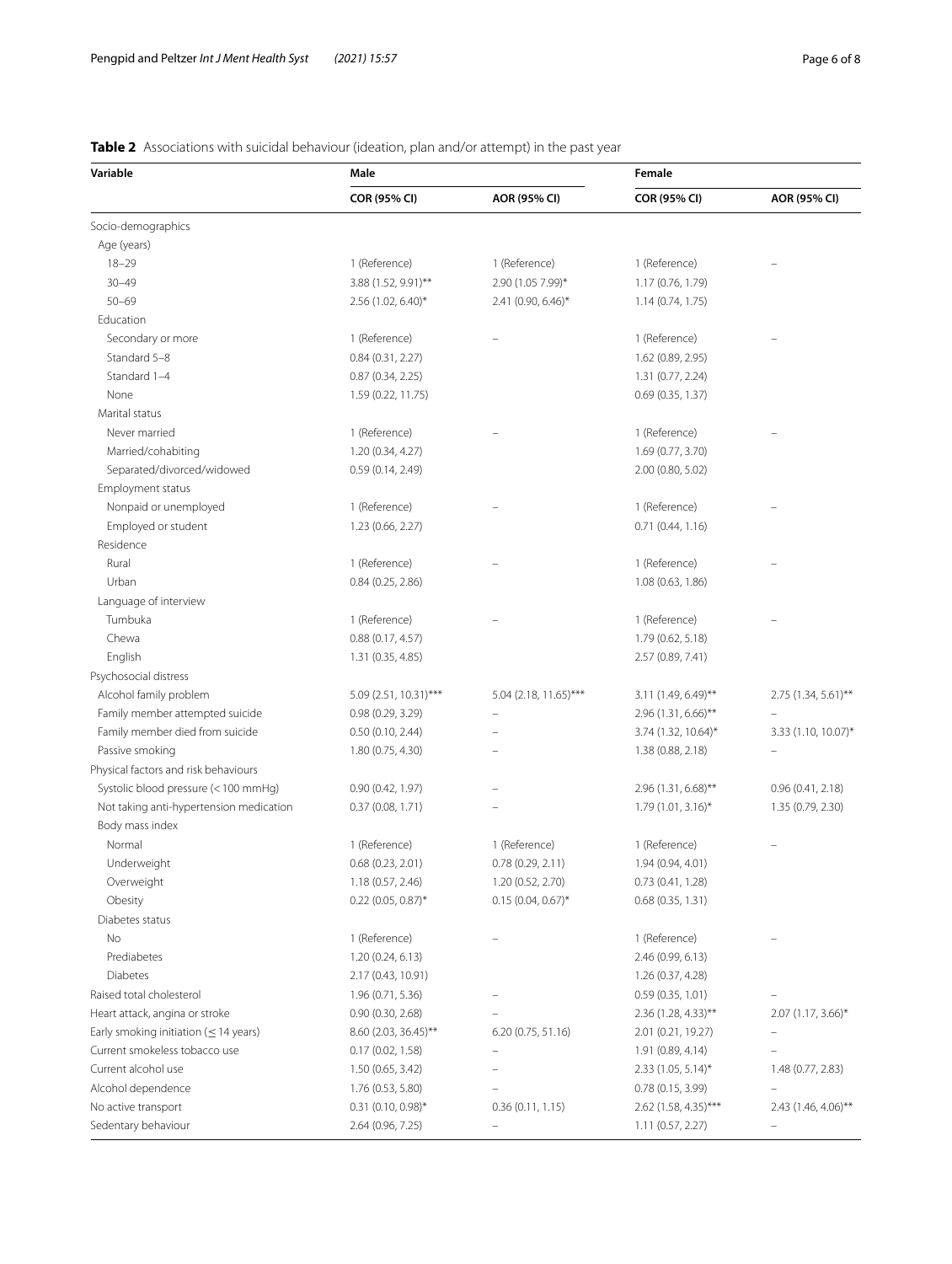#### **Table 2** (continued)

*COR* Crude Odds Ratio, *AOR* Adjusted Odds Ratio \*\*\*P < 0.001, \*\*P < 0.01, \*P < 0.05

Furthermore, the low health care utilization for SB in this study in a low-income country versus high receipt for treatment of SB in high-income countries may call for the integration of mental health into existing primary and community health services to increase access to services for people with mental health problems.

#### **Abbreviations**

AUDIT: Alcohol Use Disorder Identifcation Test; STATA: Statistics and data; STEPS: STEPwise approach to surveillance; SB: Suicidal behaviour; TC: Total cholesterol.

#### **Supplementary Information**

The online version contains supplementary material available at [https://doi.](https://doi.org/10.1186/s13033-021-00483-x) [org/10.1186/s13033-021-00483-x.](https://doi.org/10.1186/s13033-021-00483-x)

<span id="page-6-14"></span>**Additional fle 1.** Description of study variables.

#### **Acknowledgements**

The data source, the World Health Organization NCD Microdata Repository (URL:<https://extranet.who.int/ncdsmicrodata/index.php/catalog>), is hereby acknowledged.

#### **Authors' contributions**

All authors fulfl the criteria for authorship. SP and KP conceived and designed the research, performed statistical analysis, drafted the manuscript, and made critical revision of the manuscript for key intellectual content. All authors read and approved the fnal version of the manuscript and have agreed to the authorship and order of authorship for this manuscript. Both authors read and approved the fnal manuscript.

#### **Funding**

Not applicable.

#### **Availability of data and materials**

The data for the current study are publicly available at the World Health Organization NCD Microdata Repository (URL: [https://extranet.who.int/ncdsm](https://extranet.who.int/ncdsmicrodata/index.php/catalog) [icrodata/index.php/catalog](https://extranet.who.int/ncdsmicrodata/index.php/catalog)).

#### **Declarations**

#### **Ethics approval and consent to participate**

Ethical approval was granted by the "Malawi National Health Sciences Research and Ethics Committee." Informed written consent was obtained prior to enrolling participants into the study using the "WHO NCD STEPS survey consent form".

#### **Consent for publication**

Not applicable.

#### **Competing interests**

The authors declare that they have no competing interests.

#### **Author details**

<sup>1</sup> ASEAN Institute for Health Development, Mahidol University, Salaya, Phutthamonthon, Nakhon Pathom, Thailand. <sup>2</sup> Department of Research Administration and Development, University of Limpopo, Turfloop, South Africa.

<sup>3</sup> Department of Psychology, University of the Free State, Bloemfontein, South Africa. 4 Department of Psychology, College of Medical and Health Science, Asia University, Taichung, Taiwan.

Received: 21 June 2020 Accepted: 28 May 2021<br>Published online: 06 June 2021

#### **References**

- <span id="page-6-0"></span>1. World Health Organization (WHO). Suicide; 2019. [https://www.who.int/](https://www.who.int/news-room/fact-sheets/detail/suicide) [news-room/fact-sheets/detail/suicide](https://www.who.int/news-room/fact-sheets/detail/suicide). Accessed 2 June 2020.
- <span id="page-6-1"></span>Joe S, Stein DJ, Seedat S, Herman A, Williams DR. Nonfatal suicidal behavior among South Africans: results from the South Africa Stress and Health Study. Soc Psychiatry Psychiatr Epidemiol. 2008;43(6):454–61. [https://doi.](https://doi.org/10.1007/s00127-008-0348-7) [org/10.1007/s00127-008-0348-7.](https://doi.org/10.1007/s00127-008-0348-7)
- <span id="page-6-2"></span>3. Borges G, Nock MK, Haro Abad JM, Hwang I, Sampson NA, Alonso J, et al. Twelve-month prevalence of and risk factors for suicide attempts in the World Health Organization World Mental Health Surveys. J Clin Psychiatry. 2010;71(12):1617–28.<https://doi.org/10.4088/JCP.08m04967blu>.
- <span id="page-6-3"></span>4. Gureje O, Kola L, Uwakwe R, Udofa O, Wakil A, Afolabi E. The profle and risks of suicidal behaviours in the Nigerian Survey of Mental Health and Well-Being. Psychol Med. 2007;37(6):821–30. [https://doi.org/10.1017/](https://doi.org/10.1017/S0033291707000311) [S0033291707000311.](https://doi.org/10.1017/S0033291707000311)
- <span id="page-6-4"></span>5. Jordans M, Rathod S, Fekadu A, Medhin G, Kigozi F, Kohrt B, et al. Suicidal ideation and behaviour among community and health care seeking populations in fve low- and middle-income countries: a cross-sectional study. Epidemiol Psychiatr Sci. 2018;27(4):393–402. [https://doi.org/10.](https://doi.org/10.1017/S2045796017000038) [1017/S2045796017000038](https://doi.org/10.1017/S2045796017000038).
- <span id="page-6-5"></span>6. Brufaerts R, Demyttenaere K, Hwang I, Chiu WT, Sampson N, Kessler RC, et al. Treatment of suicidal people around the world. Br J Psychiatry. 2011;199(1):64–70. [https://doi.org/10.1192/bjp.bp.110.084129.](https://doi.org/10.1192/bjp.bp.110.084129)
- <span id="page-6-6"></span>7. World Health Organization (WHO). Suicide in the world. Global Health Estimates, 2019. [https://apps.who.int/iris/bitstream/handle/10665/](https://apps.who.int/iris/bitstream/handle/10665/326948/WHO-MSD-MER-19.3-eng.pdf) [326948/WHO-MSD-MER-19.3-eng.pdf](https://apps.who.int/iris/bitstream/handle/10665/326948/WHO-MSD-MER-19.3-eng.pdf). Accessed 2 June 2020.
- <span id="page-6-7"></span>8. Mwale CM, Mafuta C. Annual Prevalence of Suicide in Malawi; 2019. [https://sjog.uk/pdf/Research/Suicide-Prevalence-in-Malawi.pdf.](https://sjog.uk/pdf/Research/Suicide-Prevalence-in-Malawi.pdf) Accessed 2 June 2020.
- <span id="page-6-8"></span>9. World Factbook. Malawi; 2020. [https://www.cia.gov/library/publications/](https://www.cia.gov/library/publications/the-world-factbook/geos/mi.html) [the-world-factbook/geos/mi.html.](https://www.cia.gov/library/publications/the-world-factbook/geos/mi.html) Accessed 2 June 2020.
- <span id="page-6-9"></span>10. Dendup T, Zhao Y, Dorji T, Phuntsho S. Risk factors associated with suicidal ideation and suicide attempts in Bhutan: an analysis of the 2014 Bhutan STEPS Survey data. PLoS ONE. 2020;15(1):e0225888. [https://doi.org/10.](https://doi.org/10.1371/journal.pone.0225888) [1371/journal.pone.0225888.](https://doi.org/10.1371/journal.pone.0225888)
- <span id="page-6-10"></span>11. Scottish Government Social Research (2008). Risk and Protective Factors for Suicide and Suicidal Behaviour: A Literature Review; 2003. [https://](https://dspace.stir.ac.uk/bitstream/1893/2206/1/Suicide%20review%5b1%5d.pdf) [dspace.stir.ac.uk/bitstream/1893/2206/1/Suicide%20review%5b1%5d.](https://dspace.stir.ac.uk/bitstream/1893/2206/1/Suicide%20review%5b1%5d.pdf) [pdf.](https://dspace.stir.ac.uk/bitstream/1893/2206/1/Suicide%20review%5b1%5d.pdf) Accessed 2 June 2020.
- 12. Scott KM, Hwang I, Chiu WT, Kessler RC, Sampson NA, Angermeyer M, et al. Chronic physical conditions and their association with frst onset of suicidal behavior in the world mental health surveys. Psychosom Med. 2010;72(7):712–9.<https://doi.org/10.1097/PSY.0b013e3181e3333d>.
- <span id="page-6-11"></span>13. Moazzami K, Dolmatova EV, Feurdean M. Suicidal ideation among adults with cardiovascular disease: the National Health and Nutrition Examination Survey. Gen Hosp Psychiatry. 2018;51:5–9. [https://doi.org/10.1016/j.](https://doi.org/10.1016/j.genhosppsych.2017.12.001) [genhosppsych.2017.12.001.](https://doi.org/10.1016/j.genhosppsych.2017.12.001)
- <span id="page-6-12"></span>14. Angelakis I, Gillespie EL, Panagioti M. Childhood maltreatment and adult suicidality: a comprehensive systematic review with meta-analysis. Psychol Med. 2019;49(7):1057–78. [https://doi.org/10.1017/S003329171](https://doi.org/10.1017/S003329171800382) [800382.](https://doi.org/10.1017/S003329171800382)
- <span id="page-6-13"></span>15. Sorsdahl K, Stein DJ, Williams DR, Nock MK. Associations between traumatic events and suicidal behavior in South Africa. J Nerv Ment Dis. 2011;199(12):928–33.<https://doi.org/10.1097/NMD.0b013e3182392c39>.